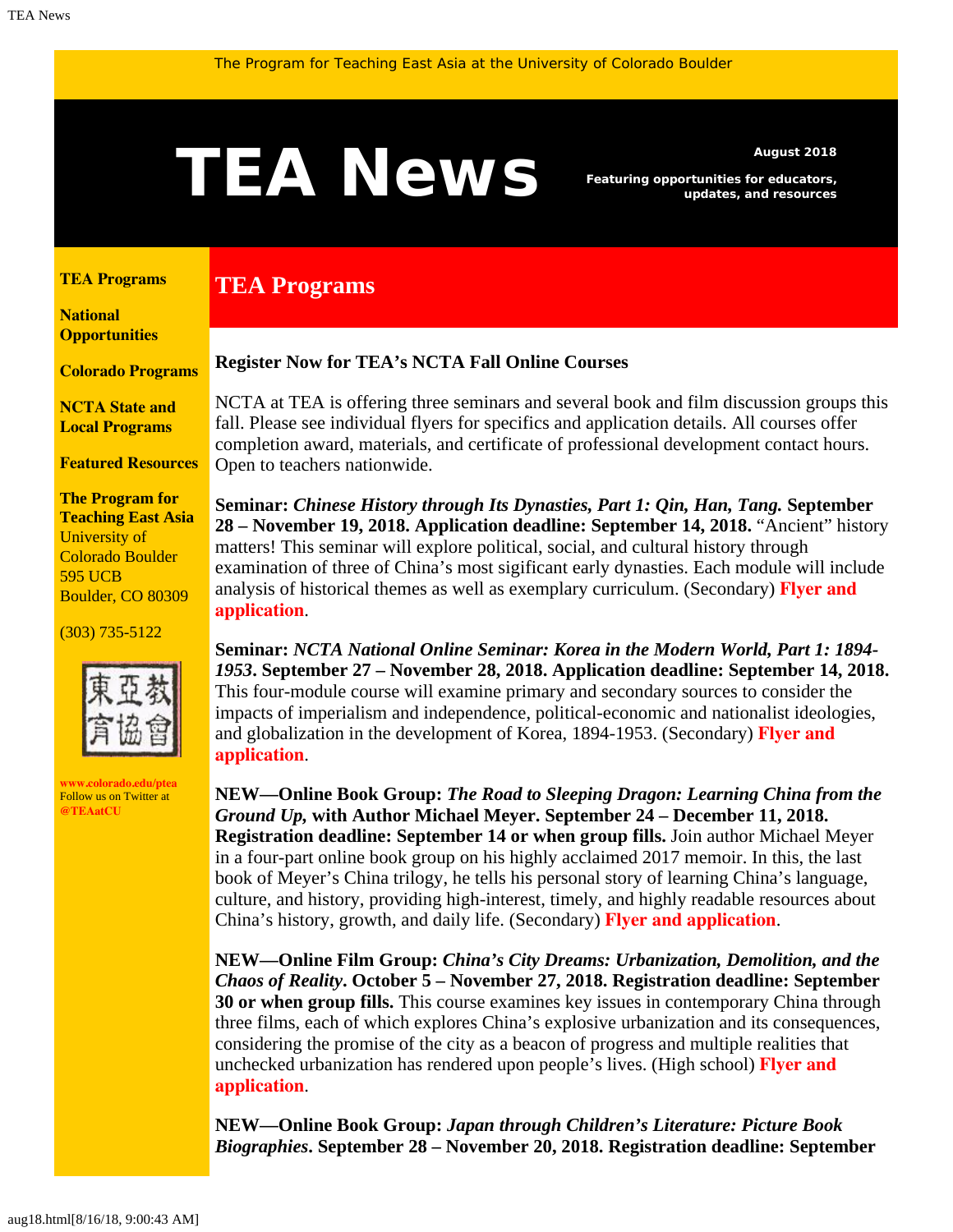**14 or when group fills.** Through picture book biographies of a Japanese artist, composer, and inventor, participants will consider the possibilities of the genre in the integration of social studies and literacy curriculum about Japan. (Elementary and middle school) **[Flyer](https://www.colorado.edu/ptea/sites/default/files/attached-files/fall2018jpkidlitbgflyer.pdf) [and application](https://www.colorado.edu/ptea/sites/default/files/attached-files/fall2018jpkidlitbgflyer.pdf)**.

**Book Group:** *Contemporary China in Short Stories: The Bridegroom, by Ha Jin.* **September 24 – November 2, 2018. Application deadline: September 19 or when group fills.** This NCTA book group will consider classroom-applicable stories of contemporary China at the turn of the 21st century. National Book Award winner Ha Jin takes on changing family and courtship relations, the impact of American fast food on Chinese tastes and customer service, and other topics reflecting a changing China. (High school) **[Flyer and application](https://www.colorado.edu/ptea/sites/default/files/attached-files/flyer_bridegroom_book_group_fall_2018.pdf)**.

**Save the Dates!**

<span id="page-1-0"></span>**TEA Colorado Workshop:** *Two Koreas: Past and Present***. September 29, 2018.** Through lectures by scholars of North and South Korean history and literature, participants will gain perspectives of everyday life in the two Koreas and consider Korea's division and contemporary situations through multiple perspectives. Registration available at the **[TEA website](https://www.colorado.edu/ptea/)** later this month.

**NCTA Northern Virginia Fall 2018 Workshop Series.** See details under **[NCTA State](#page-2-0) [and Local Programs](#page-2-0)**.

### **National Opportunities**

**Study Tour:** *Building Global Connections*. **April 11-21, 2019. Application deadline: November 1, 2019.** Primary Source is offering this program in which participants will learn about China's education system, discuss benefits of student exchange, and share ideas about global learning. Participants will visit Beijing, Xi'an, and Chengdu, and participate in a US-China Exchange Summit. Open to district and high school administrators and teachers. Cost: \$2500. Details and application **[here](https://www.primarysource.org/for-teachers/study-tours)**.

#### **Congratulations!**

To **Catherine Mein,** NCTA and TEA teacher alumna, for the 2018 US-Japan Foundation Elgin Heinz Outstanding Teacher Award in Japanese Humanities. Catherine, a social studies teacher at Ballard High School in Iowa, plans to develop a student summer study program in Japan with her award.

To our colleague **Mary Bernson**, director of the East Asia Resource Center, University of Washington, and national co-director and co-founder of the National Consortium for Teaching about Asia, for her recognition by the government of Japan for her career in furthering US-Japan understanding. Mary received an Order of the Rising Sun. This recognition, established in 1875 as Japan's first order, is one of the most prestigious awards bestowed by Japan.

## **Colorado Programs**